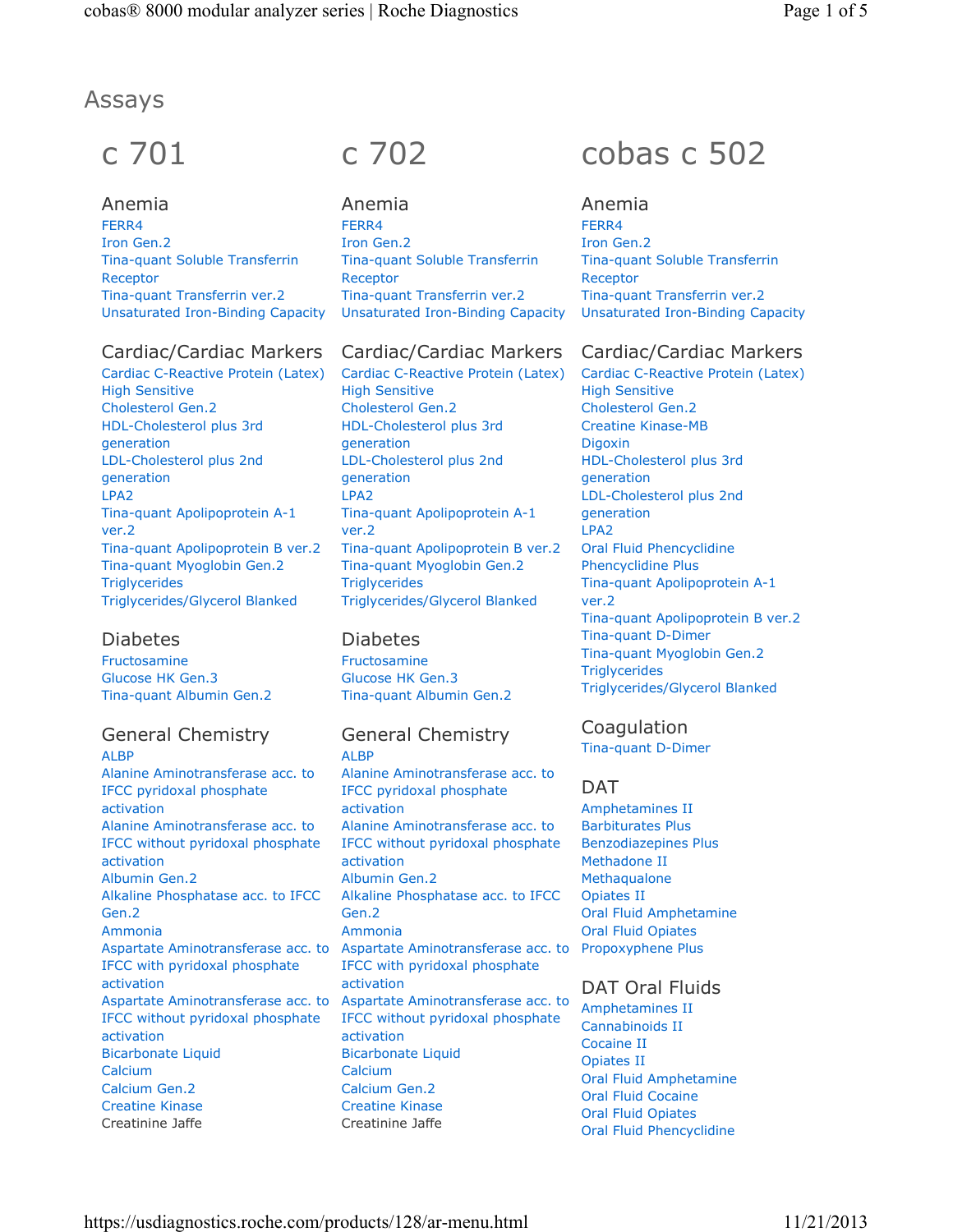Creatinine plus ver.2 Direct Bilirubin Lactate Dehydrogenase acc. to IFCC ver.2 Lactate Gen.2 Lipase colorimetric Magnesium Gen.2 Phosphate (Inorganic) ver.2 Total Bilirubin Special Total Protein Gen.2 Total Protein Urine/CSF Gen.3 Urea/BUN Uric Acid ver.2 a-Amylase EPS Pancreatic a-Amylase EPS ver.2 g-Glutamyltransferase ver.2

## STAT

Tina-quant Myoglobin Gen.2

## Specific Proteins

C-Reactive Protein Gen.3 Cardiac C-Reactive Protein (Latex) High Sensitive Ceruloplasmin **HCYS** Prealbumin Rheumatoid Factors II Tina quant b2–Microglobulin Tina-quant Antistreptolysin O Tina-quant Complement C3c ver.2 Tina-quant Complement C4 ver.2 Tina-quant Cystatin C Tina-quant Haptoglobin ver.2 Tina-quant IgA Gen.2 Tina-quant IgG Gen.2 Tina-quant IgM Gen.2 Tina-quant a1-Acid Glycoprotein Gen.2 Tina-quant a1–Antitrypsin ver.2

## Thyroid Function T4 TUP

Creatinine plus ver.2 Direct Bilirubin Lactate Dehydrogenase acc. to IFCC ver.2 Lactate Gen.2 Lipase colorimetric Magnesium Gen.2 Phosphate (Inorganic) ver.2 Total Bilirubin Special Total Protein Gen.2 Total Protein Urine/CSF Gen.3 Urea/BUN Uric Acid ver.2 a-Amylase EPS Pancreatic a-Amylase EPS ver.2 g-Glutamyltransferase ver.2

## STAT

Tina-quant Myoglobin Gen.2

## Specific Proteins

C-Reactive Protein Gen.3 Cardiac C-Reactive Protein (Latex) High Sensitive Ceruloplasmin **HCYS** Prealbumin Rheumatoid Factors II Tina quant b2–Microglobulin Tina-quant Antistreptolysin O Tina-quant Complement C3c ver.2 Tina-quant Complement C4 ver.2 Tina-quant Cystatin C Tina-quant Haptoglobin ver.2 Tina-quant IgA Gen.2 Tina-quant IgG Gen.2 Tina-quant IgM Gen.2 Tina-quant a1-Acid Glycoprotein Gen.2 Tina-quant a1–Antitrypsin ver.2

#### Thyroid Function T4 TUP

#### Phencyclidine Plus

#### Diabetes

 $A1C-2$ Fructosamine Glucose HK HBA1C Tina-quant Albumin Gen.2

## General Chemistry

Alanine Aminotransferase acc. to IFCC with pyridoxal phosphate activation Alanine Aminotransferase acc. to IFCC without pyridoxal phosphate activation Albumin BCP Albumin Gen.2 Alkaline Phosphatase acc. to IFCC Gen.2 Ammonia Aspartate Aminotransferase acc. to IFCC with pyridoxal phosphate activation Aspartate Aminotransferase acc. to IFCC without pyridoxal phosphate activation Bicarbonate Liquid Bilirubin direct Calcium Calcium Gen.2 Cholinesterase Cholinesterase Gen.2 Creatine Kinase Creatine Kinase-MB Creatinine Jaffé Gen.2 Creatinine plus ver.2 Direct Bilirubin Lactate Dehydrogenase acc. to IFCC ver.2 Lactate Gen.2 Lipase colorimetric assay **Magnesium** Magnesium Gen.2 Phosphate (Inorganic) ver.2 Total Bilirubin Special Total Protein Gen.2 Total Protein Urine/CSF Gen.3 Urea/BUN Uric Acid ver.2 a -Amylase EPS Pancreatic a-Amylase EPS ver.2 g-Glutamyltransferase ver.2

## STAT

Creatine Kinase-MB Tina-quant Myoglobin Gen.2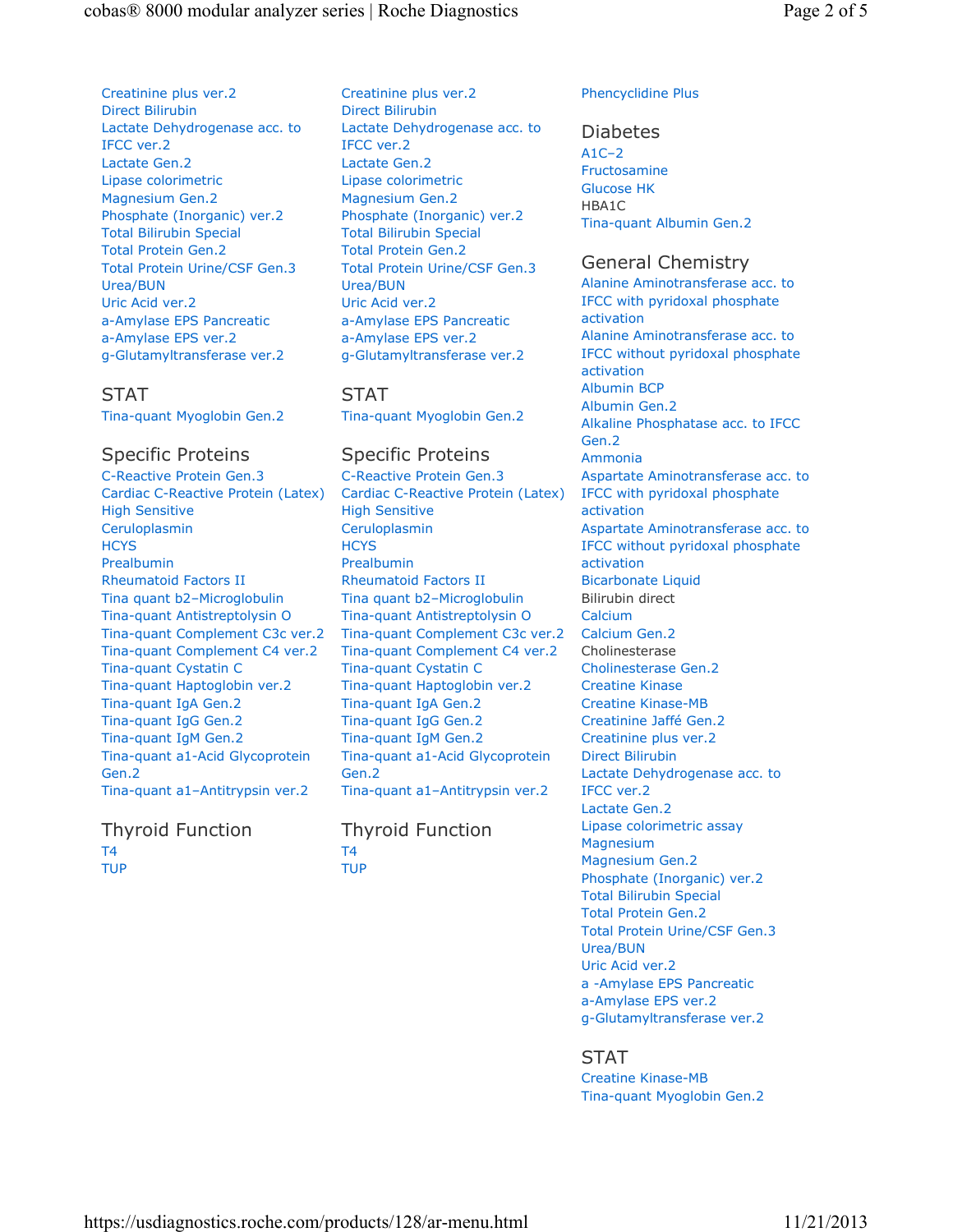Specific Proteins C-Reactive Protein C-Reactive Protein Gen.3 Cardiac C-Reactive Protein (Latex) High Sensitive Ceruloplasmin Cystatin C Homocysteine IGA Gen.2 IgM Gen.2 Prealbumin Rheumatoid Factors II Tina-quant Antistreptolysin O Tina-quant Complement C3c ver.2 Tina-quant Complement C4 ver.2 Tina-quant Haptoglobin ver.2 Tina-quant IgG Gen.2 Tina-quant a1–Acid Glycoprotein Gen.2 Tina-quant a1–Antitrypsin ver.2 Tina-quant b2–Microglobulin

## TDM

Acetaminophen Amikacin Carbamazepine Digoxin Gentamicin Lithium Mycophenolic Acid N-acetylprocainamide Phenobarbital Phenytoin Procainamide Quinidine **Salicylate Theophylline Tobramycin** Valproic Acid Vancomycin

# cobas e 602

Anemia Ferritin Ferritin Folate Folate III Vitamin B12

## Bone Markers

Osteocalcin (OCN) Parathyroid hormone (parathormone, parathyrin) - PTH, intact Parathyroid hormone (parathormone, parathyrin) - PTH, intact (STAT "Short Turn Around Time") Vitamin D b-CrossLaps/serum (b-CTx in serum)

## Cardiac/Cardiac Markers

CK-MB - the MB isoenzyme of creatine kinase CK-MB — the MB isoenzyme of creatine kinase Digoxin Myoglobin Myoglobin STAT (Short Turn Around Time) N-terminal pro B-type natriuretic peptide N-terminal pro B-type natriuretic peptide, STAT Troponin I Troponin I STAT Troponin T STAT (Short Turn Around Time), CARDIAC T Troponin T, CARDIAC T

## Diabetes

Connecting peptide Insulin

## Fertility/Hormones

Adrenocorticotropic hormone, corticotropin **Cortisol** Dehydroepiandrosterone sulfate Estradiol II Follicle-stimulating hormone Human sex hormone-binding globulin Intact human chorionic gonadotropin + b-subunit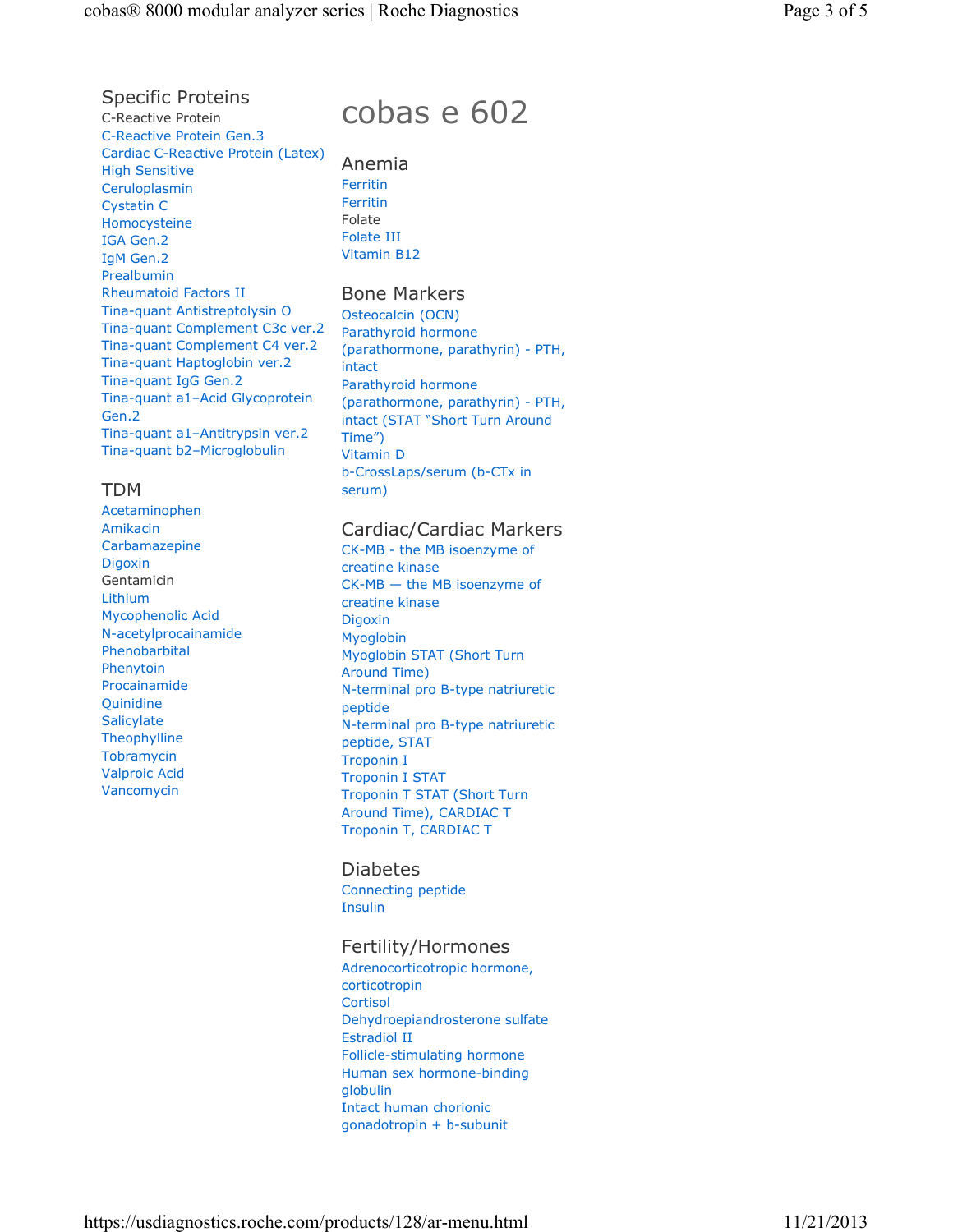Luteinizing hormone Progesterone II Prolactin II Testosterone II

General Chemistry CK-MB - the MB isoenzyme of creatine kinase CK-MB — the MB isoenzyme of creatine kinase

## Growth Hormones

Human growth hormone

## Hepatitis

Anti-HBc IgM Antibody to hepatitis B surface antigen (anti-HBs) Antibody to hepatitis C virus (anti-HCV) HBsAg Confirmatory Test Hepatitis B Core Antib. (Total) Hepatitis B surface antigen Hepatitis B surface antigen IgM antibodies to the hepatitis A virus Total antibodies (IgM and IgG) to the hepatitis A virus

## Infectious Disease

HSV-1 IgG HSV-2 IgG IgG antibodies to Rubella virus IgG antibodies to Toxoplasma gondii IgM antibodies to Rubella virus

## Rhuematoid Arthritis

Antibody to cyclic citrullinated peptide (anti-CCP)

## STAT

CK-MB - the MB isoenzyme of creatine kinase CK-MB — the MB isoenzyme of creatine kinase Human chorionic gonadotropin (Short Turn Around Time) Myoglobin Myoglobin STAT (Short Turn Around Time) N-terminal pro B-type natriuretic peptide N-terminal pro B-type natriuretic peptide, STAT Parathyroid hormone (parathormone, parathyrin) - PTH, intact